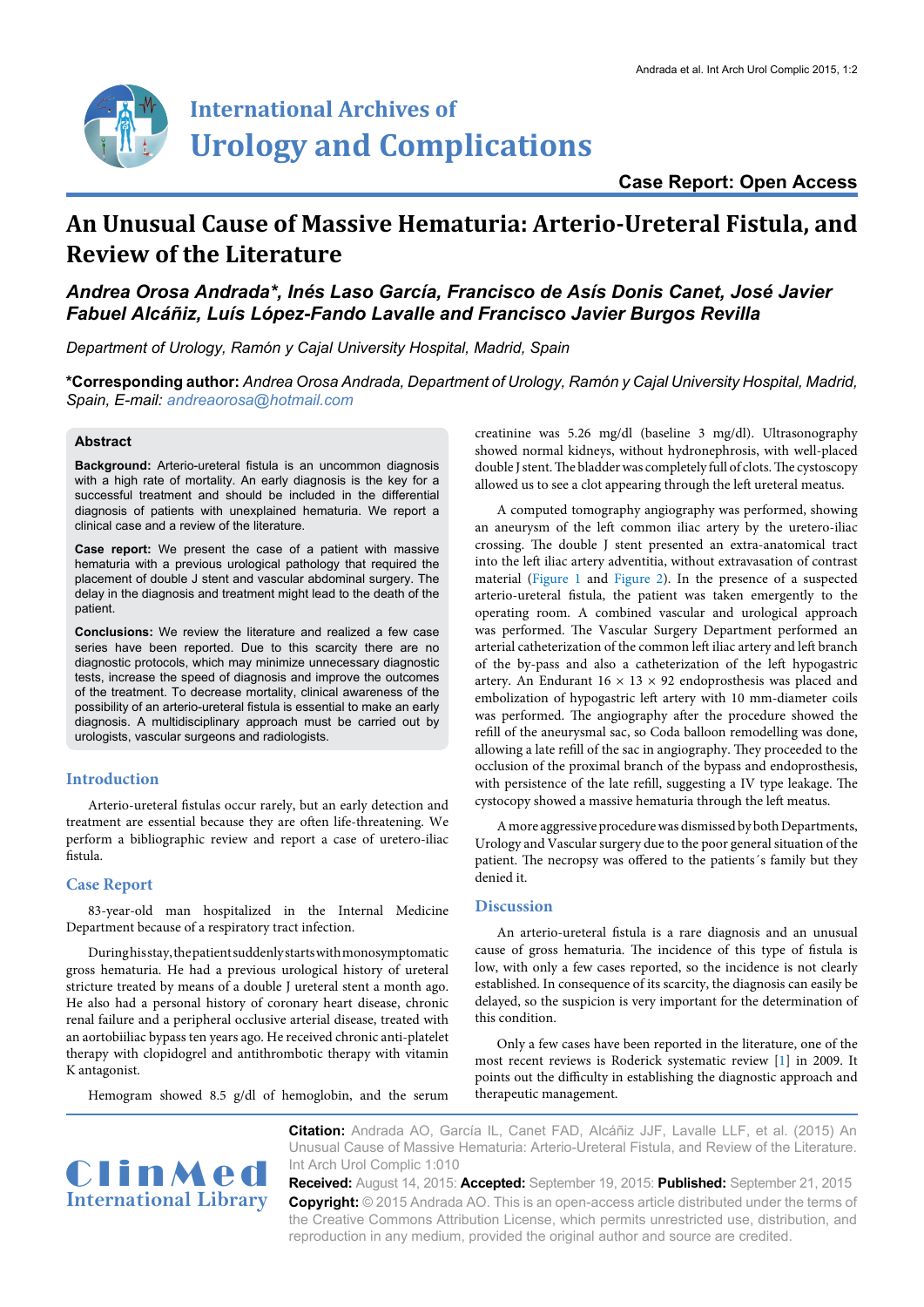<span id="page-1-0"></span>

<span id="page-1-1"></span>

There are many risk factors that contribute to the development of the arterio-ureteral fistula: a history of abdominal or pelvic cancer surgery, vascular abdominal surgery, urinary deviation surgery, radiotherapy or ureteral stenting [\[1](#page-2-0)]. Other authors have also cited infection and pregnancy as risk factors [[2](#page-2-1)[,3](#page-2-2)].

The pathophysiology behind the development of these fistulas is still uncertain. An arterio-ureteral fistula is the final result of an eroding inflammatory fibrotic process of a constantly pulsating artery in poor condition against a fragile ureter, resulting in necrosis [\[4](#page-2-3)]. There are predisposing factors like external beam radiotherapy and pelvic surgical procedures that can disrupt the vasa vasorum, leading to changes in the media and adventitia of the large arteries. For this reason the arteries are more susceptible to rupture and necrosis [\[5](#page-2-4)]. Furthermore, the indwelling ureteral stents have contributed to an increase in the cases of arterio-ureteral fistulas. When an ureteral stent is placed, it acts as a counter-brace, leading to alterations in ureteral elasticity by transmitting the systolic arterial wave onto the ureteral wall [\[3\]](#page-2-2). Ureteral stent size also plays a role in fistula development [[6\]](#page-2-5). Research has shown that the larger the size of the stent, the wall compression will be higher, leading to ischemic changes [\[7\]](#page-2-6).

The dominating symptom is gross hematuria. It can be intermittent and during periods of hematuria, the bleeding may be massive with hypotension and even shock. Sometimes the hematuria can be combined with flank or abdominal pain. A few patients had symptoms of urinary tract infection. In patients with a stent or catheter , bleeding may have been provoked or exaggerated while changing the catheter or the stent [\[8\]](#page-2-7).

The presence of flow from the artery into the ureter (or vice

versa) on diagnostic imaging proves the existence of an arterioureteral fistula. Ureteral contrast studies and angiography confirmed most cases, but it's necessary a flow of  $\geq 3$  mL/s to see the fistula in the angiography. Provocation of the blood clot during angiography or occlusion of the ureter during ureteral contrast studies could excite active bleeding and increase the accuracy of these 2 tests, but this could be dangerous and requires extensive preparation [[9,](#page-2-8)[10\]](#page-2-9). Negative findings do not rule out the presence of an arterio-ureteral fistula, because angiography and ureteral contrast studies confirmed only 69% and 52%, respectively, of arterio-ureteral fistulas in patients in whom these procedures were performed. Often, surgery remains essential to determine the diagnosis, even in modern practice [\[1\]](#page-2-0). Cystoscopy can localize the bleeding to one of the ureteral orifices. If orificial bleeding is pulsating, an arterio-ureteral fistula is likely. CT of the abdomen and pelvis is usually negative or non-specific and the bleeding is only rarely seen; however, the use of contrast increase the sensitivity of this test [[8\]](#page-2-7).

The treatment should be multidisciplinary between an urologist, a vascular surgeon and a radiologist. Currently, an endovascular approach should be applied when possible, but open surgery will remain necessary in some cases. Patients treated with non-invasive methods have lower mortality rate, and this could be due to the fact that most of the risk factors for arterio-ureteral fistulas also complicate open surgical treatment [\[11\]](#page-2-10). The reported mortality rate has decreased from 69% before 1980 to 13% in the most recent reviews [\[1](#page-2-0)], partly as a result of an earlier diagnosis and new surgical advances. Not all endoluminal treatments can be used in every patient. Infected vascular graft material, fistula size or aneurysms originating from a vascular anastomosis could impede the use of